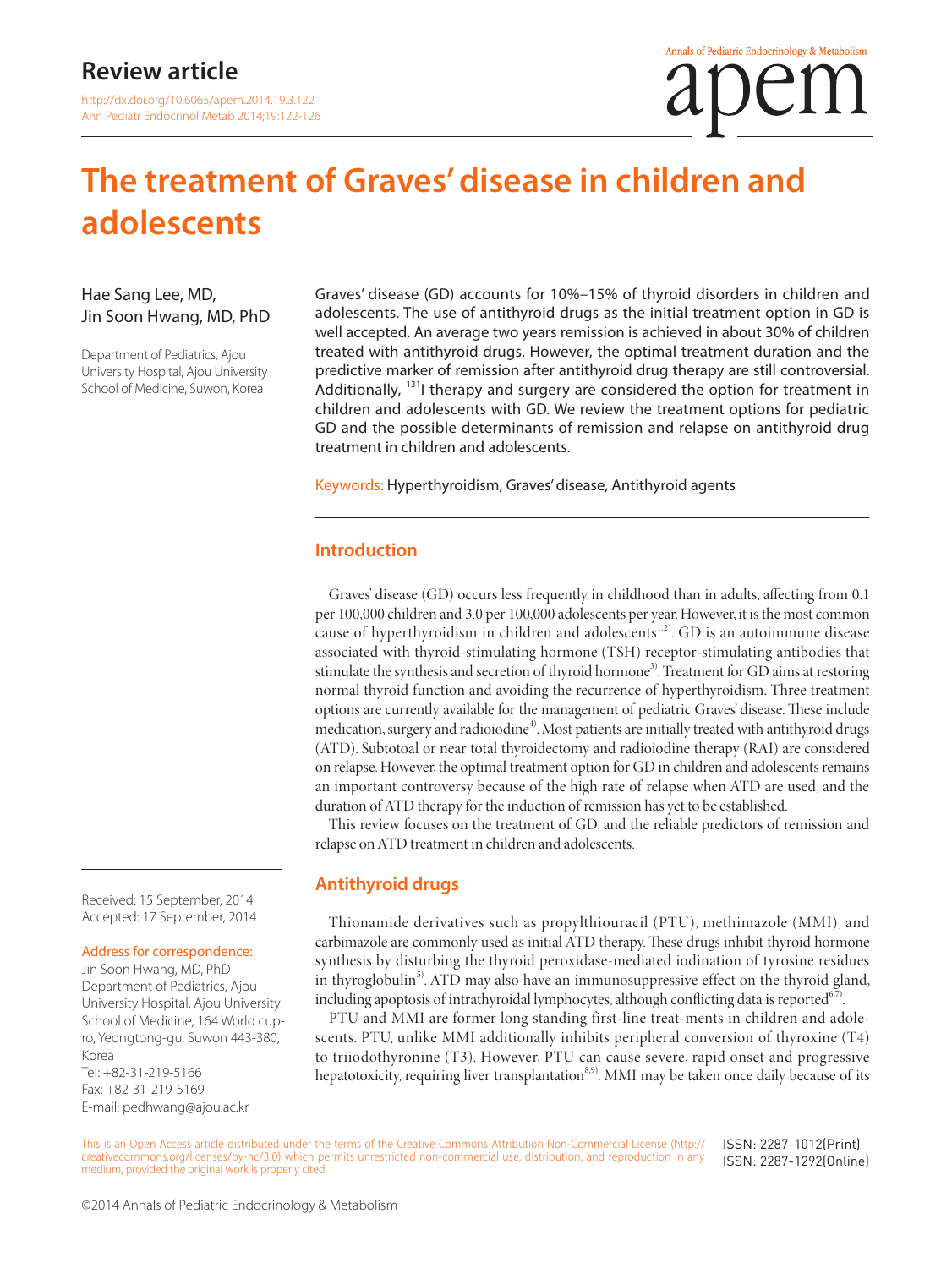longer half-life and 10 to 20 folds higher potency than  $PTU<sup>5</sup>$ . Furthermore, MMI improves serum concentrations of T4 and T3 more rapidly. Some studies report that MMI has greater efficacy and fewer side effects<sup>5,10)</sup>. The current American Thyroid Association (ATA) and American Association of Clinical Endocrinologists (AACE) guidelines recommend that MMI should be used in every pediatric patient as the initial treatment choice for hyperthyroidism<sup>11)</sup>.

Major adverse effects of ATD include agranulocytosis (a granulocyte count <500 cells/cm<sup>3</sup>), mild leukopenia, rash, hepatitis, jaundice, and urticaria<sup>12)</sup>. Aganulocytosis is the most severe side effect of ATD and occurs in 0.2%–0.5% of treated patients<sup>13,14)</sup>. However, most of the side effects are rare and many are minor and transient.

The usual starting dose of MMI is 0.2 to 0.5 mg/kg/day, with a range from 0.1 to 1 mg/kg/day<sup>4)</sup>. Improvement of most symptoms generally occurs within 3 to 4 weeks after the initiation of ATD<sup>5)</sup>. The dose of ATD is required to be adjusted to normalize the serum levels of T4 and T3 and eventually to maintain normal serum thyrotropin levels. Most cases are usually managed with 5 to 10 mg of MMI. Follow-up thyroid function test should be assessed every 2 to 4 weeks upon ATD initiation, until patients are euthyroid. Thereafter, followup intervals can be increased to every 3 to 6 months. The two possible ATD therapeutic approaches are "the titration method" and "the block and replace method"15). The titration method represents an initial high dose of MMI (e.g., 20–30 mg) followed by a gradually reduction, enough to maintain normal thyroid hormone levels. On the other hand, the block and replace method consists of continuous higher doses of ATD administered combined with levothyroxine at sufficient doses to maintain euthryoid levels. Higher doses of ATD possibly reduce the autoimmunity and help in the remission of GD. However, on systematic review, the block and replace method has a higher rate of side effects and was not advantageous, as compared to the titration method<sup>16,17)</sup>. Recent ATA and AACE guidelines therefore recommend that the block and replace method should be avoided $11$ .

### **Remission rate and optimal duration of ATD treatment in children and adolescents**

The appropriate duration of ATD therapy in children and adolescents remains controversial and elusive. Recent systematic, evidence-based review in adults states that if remission does not occur after 12–18 months of therapy, there is little chance of remission on long-term therapy<sup>17)</sup>. Although remission in adults is 40%–60%, less than 30% of children treated with ATD for an average of 2 years achieve remission, defined as normal thyroid function maintained for at least 1 year after termination of treatment in children and adolescents<sup>18-22)</sup>. More prolonged use of ATD in children than in adults may be required to achieve remission. Some studies report that the remission rate increases by 25% for every additional 2 years of ATD treatment<sup>20,23)</sup>. In one recent study on 154 children with GD, remission for at least

for 18 months after completion of ATD had increasing rates with time i.e., 20% after 4 years, 37% after 6 years, 45% after 8 years, and 49% after 10 years of follow-up<sup>24</sup>). Another study shows that only 17% of prepubertal children treated for 5.9±2.8 years compared with 30% of pubertal subjects treated for 2.8±1.1 years achieve a 1-year remission after cessation of antithyroid treatment $^{25)}$ .

The remission rate varies between geographical areas. Remission rates are approximately 50% to 60% in Korean children and adolescents with GD. Lee et al.<sup>26)</sup> show that of 64 subjects with GD, remission rates increased with time and were 6.3%, 16.4%, 29.4%, and 55.8% after 3-, 4-, 5-, and 6-year followup, respectively. Another study indicates that 56.6% were in remission after a mean  $4.3\pm2.9$  years of ATD therapy<sup>27)</sup>. However, Kim and Hwang<sup>28)</sup> report that of 41 children with GD, only 5 (12.2%) were in remission during the follow-up period (mean, 3.6±2.3 years).

### **Predictors of relapse after discontinuation of ATD treatment**

Factors that are associated with relapse and remission in children and adolescents with GD are reported by several earlier studies. The results from studies on the development of more effective ATD treatment strategies have heterogeneous and conflicting results. Younger age, large goiter size, low body mass index, and higher initial thyroid hormone concentrations are independently and significantly associated with a higher probability of relapse<sup>19,20,23,25,29)</sup>. Thyroid stimulating hormone receptor antibodies (TRAb) titers at the onset and end of treatment is one of the predictive markers of relapse<sup>22,30</sup>. Some studies have failed to assess these findings. A meta-analysis in adults reports that TRAb is not an effective predictor of relapse post-ATD treatment<sup>31)</sup>. A recent review cites the variability in assay methodology, population characteristics, and study design in published data, as reasons why TRAb titers are insufficient predictors of relapse<sup>32)</sup>.

The findings on the risk of relapse are also inconclusive and variable in Korean studies. The predictive markers of GD relapse are age at diagnosis, serum thyrotropin concentration at presentation, and rapid achievement of TRAb normalization in Korean children and adolescents<sup>26-28,33)</sup>

# **Radioiodine therapy**

Radioiodine therapy (RAI) is an effective nonsurgical option for the definitive therapy for GD. Most clinical RAI experience is in children and adolescents from the United States, while it is still very uncommon in other geographic  $\arccos^{34}$ . The goal of RAI is to prevent the recurrence of GD by inducing hypothyroidism, rather than euthyroidism. <sup>131</sup>I doses are typically calculated to deliver radiation based on the estimated amount of the thyroid gland and the 24-hour uptake (50 to 200 µCi radioiodine per gram of thyroid tissue), although some researchers deliver a fixed dose of radioiodine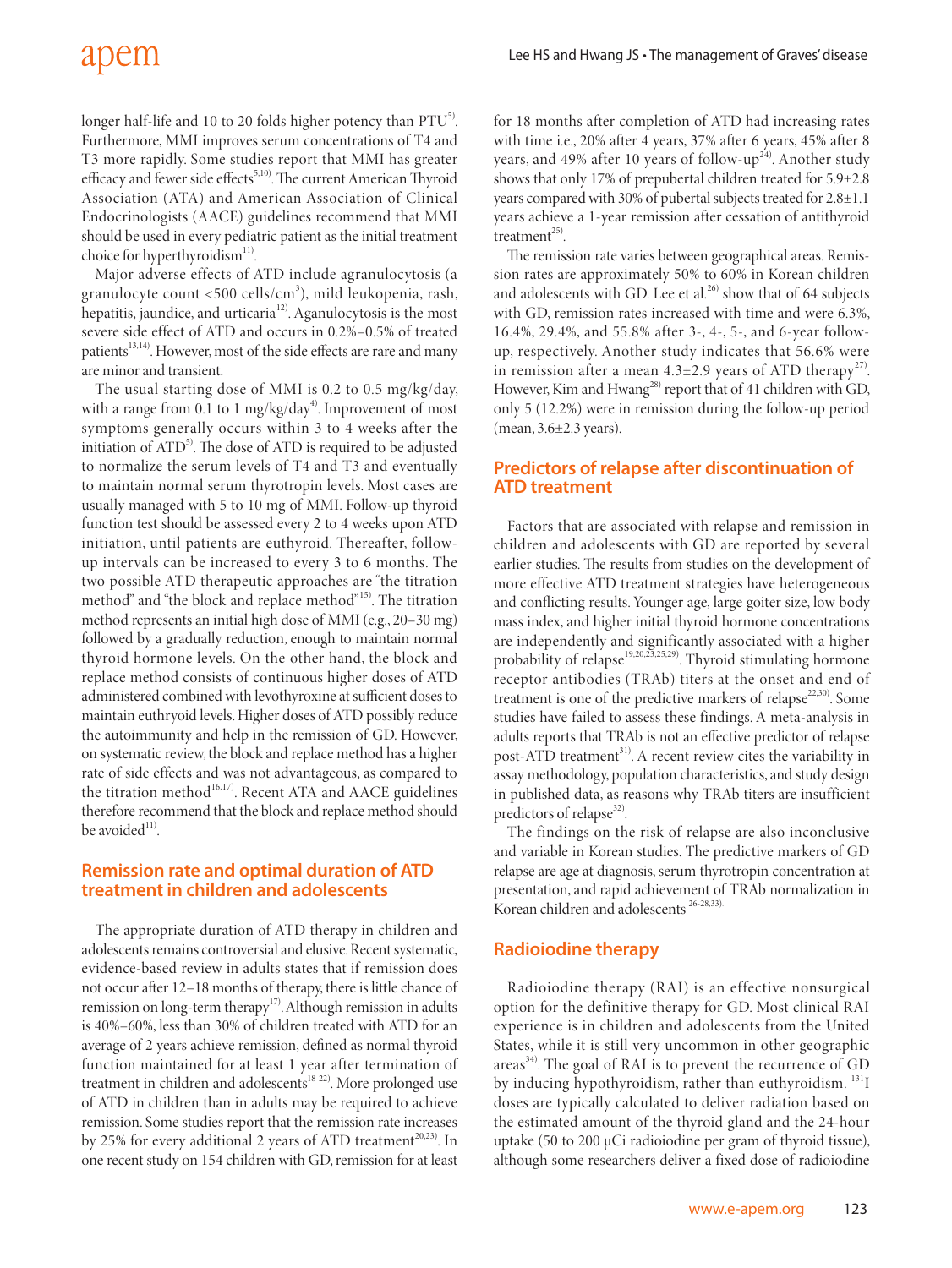# adem

without measuring uptake<sup>35,36</sup>. The risk of thyroid cancer and nodules is greater with exposure to low level thyroid irradiation, and not with the higher doses used to treat pediatric  $GD^{37,38}$ . Furthermore, low administered activities of <sup>131</sup>I result in a high relapse rate<sup>39)</sup>. Larger doses (usually >150 µCi of <sup>131</sup>I per gram of thyroid tissue) are hence preferred over smaller doses of radioiodine<sup>40)</sup>. Hypothyroidism is achieved in approximately 60%–95% patients with a dose of radioiodine 150–200 µCi/ g of thyroid<sup>41,42)</sup>. The thyroid gland begins to shrink at  $6-8$ weeks after RAI, and hypothyroidism typically develops by 2–3 months posttreatment<sup>39</sup>

The most common adverse effects of RAI include vomiting and radiation-induced thyroiditis, characterized by anterior neck pain<sup>43)</sup>. No serious complications occur for as long as 23 years on follow-up, according to a recent review on RAI in children and adolescents<sup>44)</sup>. Although the major concern of RAI is the long-term risk of malignancy, there is no increased incidence of cancer in adults treated with radioiodine in childhood or adolescence<sup>45)</sup>. However, RAI should be avoided in very young children (<5 years) because of an increased risk of neoplasia<sup>11)</sup>. RAI causes new or worsening of Graves' opthalmopathy in about 15%–20% of adult patients, although there are rare reports of pediatric patients with worsening Graves' opthalmopathy after  $RAI<sup>46</sup>$ .

### **Surgery**

Surgery is a valid and acceptable treatment option of GD in children and adolescents, but is selected less often than ATD and RAI because of the risks of surgery. Thyroidectomy is indicated in patients with a large goiter causing compressive symptoms, relapse of hyperthyroidism after ATD, low uptake of radioacitve iodine, or when associated cancer is suspected $47$ .

Total or near-total thyroidectomy is the recommended procedure, since subtotal thyroidectomy increases the risk of relapse of hyperthyroidism more than total or near-total thyroidectomy<sup>48)</sup>. Furthermore, near-total or total thyroidectomy does not increase the complication rate<sup>49</sup>. Surgical complication rates are higher in children than in adults, with higher rates in younger than older children. Transient hypocalcemia occurs in 10% of patients and permanent hypothyroidism in 2% of children<sup>41)</sup>. Furthermore, hypoparathyroidism, palsy of the recurrent laryngeal nerve and wound infections can occur after thyroidectomy<sup>47)</sup>.

# **Conclusions**

GD is the most leading cause of autoimmune hyperthyroidism in the pediatric population. ATD is considered the first-line therapy of pediatric GD. MMI should be selected for the treatment of GD in children and adolescents, because PTU can cause severe hepatotoxicity. The optimal duration of ATD treatment to remission, and the predictive factors for remission are not established. Children and adolescents may require more

prolonged ATD treatment than adults. While there is no single marker that provides 100% predictability, there are several markers that are associated with a decreased likelihood of achieving and maintaining remission, such as high TRAb titers, large thyroid gland size, and younger age. Surgery and RAI are considered as the treatment option for GD. However, many patients and their guardians have an extreme fear of radiation and surgery, hence RAI and thyroidectomy is rarely used in Korea.

 Prospective, multicenter studies are needed to identify the long-term risks and benefits of therapeutic options including ATD, RAI and surgery and also, to determine the appropriate duration of ATD and the predictive markers with high sensitivity and specificity.

# **Conflict of interest**

No potential conflict of interest relevant to this article was reported.

# **References**

- 1. Metso S, Jaatinen P, Salmi J. Graves' disease. N Engl J Med 2008;359:1408-9.
- 2. Cooper DS. Hyperthyroidism. Lancet 2003;362:459-68.
- 3. Weetman AP. Graves' disease. N Engl J Med 2000;343:1236- 48.
- 4. Dotsch J, Rascher W, Dorr HG. Graves disease in childhood: a review of the options for diagnosis and treatment. Paediatr Drugs 2003;5:95-102.
- 5. Cooper DS. Antithyroid drugs. N Engl J Med 2005;352:905- 17.
- 6. Wilson R, Buchanan L, Fraser WD, Jenkins C, Smith WE, Reglinski J, et al. Evidence for carbimazole as an antioxidant? Autoimmunity 1998;27:149-53.
- 7. Weetman AP. How antithyroid drugs work in Graves' disease. Clin Endocrinol (Oxf) 1992;37:317-8.
- 8. Karras S, Memi E, Kintiraki E, Krassas GE. Pathogenesis of propylthiouracil-related hepatotoxicity in children: present concepts. J Pediatr Endocrinol Metab 2012;25:623-30.
- 9. Rivkees SA, Szarfman A. Dissimilar hepatotoxicity profiles of propylthiouracil and methimazole in children. J Clin Endocrinol Metab 2010;95:3260-7.
- 10. Nakamura H, Noh JY, Itoh K, Fukata S, Miyauchi A, Hamada N. Comparison of methimazole and propylthiouracil in patients with hyperthyroidism caused by Graves' disease. J Clin Endocrinol Metab 2007;92:2157- 62.
- 11. Bahn Chair RS, Burch HB, Cooper DS, Garber JR, Greenlee MC, Klein I, et al. Hyperthyroidism and other causes of thyrotoxicosis: management guidelines of the American Thyroid Association and American Association of Clinical Endocrinologists. Thyroid 2011;21:593-646.
- 12. Streetman DD, Khanderia U. Diagnosis and treatment of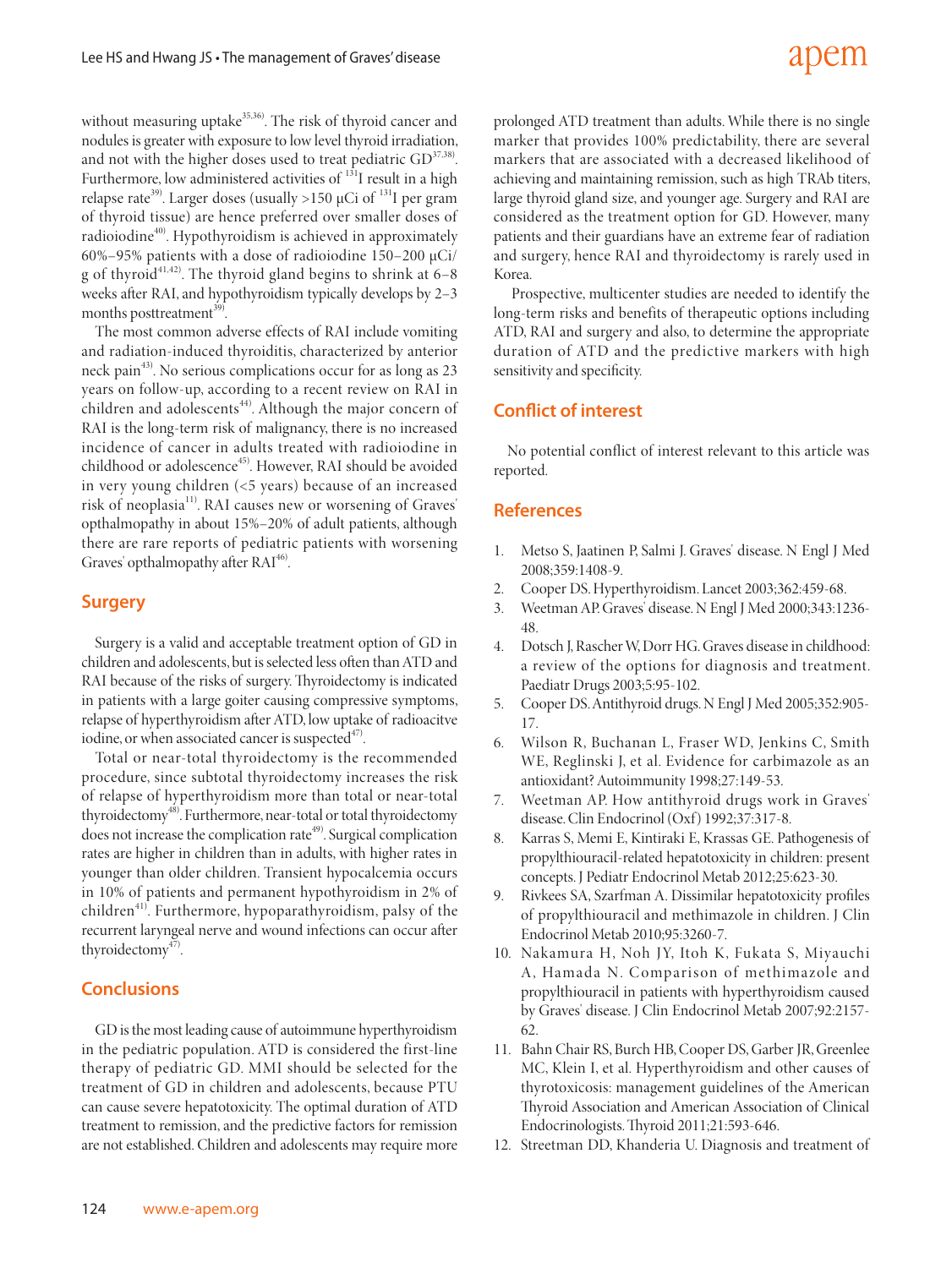# apem

Graves disease. Ann Pharmacother 2003;37:1100-9.

- 13. Tajiri J, Noguchi S. Antithyroid drug-induced agranulocytosis: special reference to normal white blood cell count agranulocytosis. Thyroid 2004;14:459-62.
- 14. Tajiri J, Noguchi S, Murakami T, Murakami N. Antithyroid drug-induced agranulocytosis. The usefulness of routine white blood cell count monitoring. Arch Intern Med 1990;150:621-4.
- 15. Muldoon BT, Mai VQ, Burch HB. Management of Graves' disease: an overview and comparison of clinical practice guidelines with actual practice trends. Endocrinol Metab Clin North Am 2014;43:495-516.
- 16. Abraham P, Avenell A, McGeoch SC, Clark LF, Bevan JS. Antithyroid drug regimen for treating Graves' hyperthyroidism. Cochrane Database Syst Rev 2010;(1):CD003420.
- 17. Abraham P, Avenell A, Watson WA, Park CM, Bevan JS. Antithyroid drug regimen for treating Graves' hyperthyroidism. Cochrane Database Syst Rev 2004;(2):CD003420.
- 18. Kaguelidou F, Alberti C, Castanet M, Guitteny MA, Czernichow P, Leger J, et al. Predictors of autoimmune hyperthyroidism relapse in children after discontinuation of antithyroid drug treatment. J Clin Endocrinol Metab 2008;93:3817-26.
- 19. Glaser NS, Styne DM; Organization of Pediatric Endocrinologists of Northern California Collaborative Graves' Disease Study Group. Predicting the likelihood of remission in children with Graves' disease: a prospective, multicenter study. Pediatrics 2008;121:e481-8.
- 20. Glaser NS, Styne DM. Predictors of early remission of hyperthyroidism in children. J Clin Endocrinol Metab 1997;82:1719-26.
- 21. Hamburger JI. Management of hyperthyroidism in children and adolescents. J Clin Endocrinol Metab 1985;60:1019-24.
- 22. Gastaldi R, Poggi E, Mussa A, Weber G, Vigone MC, Salerno M, et al. Graves disease in children: thyroid-stimulating hormone receptor antibodies as remission markers. J Pediatr 2014;164:1189-94.e1.
- 23. Lippe BM, Landaw EM, Kaplan SA. Hyperthyroidism in children treated with long term medical therapy: twentyfive percent remission every two years. J Clin Endocrinol Metab 1987;64:1241-5.
- 24. Leger J, Gelwane G, Kaguelidou F, Benmerad M, Alberti C; French Childhood Graves' Disease Study Group. Positive impact of long-term antithyroid drug treatment on the outcome of children with Graves' disease: national longterm cohort study. J Clin Endocrinol Metab 2012;97:110-9.
- 25. Shulman DI, Muhar I, Jorgensen EV, Diamond FB, Bercu BB, Root AW. Autoimmune hyperthyroidism in prepubertal children and adolescents: comparison of clinical and biochemical features at diagnosis and responses to medical therapy. Thyroid 1997;7:755-60.
- 26. Lee SH, Lee SY, Chung HR, Kim JH, Kim JH, Lee YA, et al. Remission rate and remission predictors of Graves disease in children and adolescents. Korean J Pediatr 2009;52:1021- 8.
- 27. Song SM, Youn JS, Ko JM, Cheon CK, Choi JH, Yoo HW. The natural history and prognostic factors of Graves' disease in Korean children and adolescents. Korean J Pediatr 2010;53:585-91.
- 28. Kim SM, Hwang JS. Remission predictors of Graves' disease in children. J Korean Soc Pediatr Endocrinol 2010;15:100- 5.
- 29. Mussa GC, Corrias A, Silvestro L, Battan E, Mostert M, Mussa F, et al. Factors at onset predictive of lasting remission in pediatric patients with Graves' disease followed for at least three years. J Pediatr Endocrinol Metab 1999;12:537-41.
- 30. Shibayama K, Ohyama Y, Yokota Y, Ohtsu S, Takubo N, Matsuura N. Assays for thyroid-stimulating antibodies and thyrotropin-binding inhibitory immunoglobulins in children with Graves' disease. Endocr J 2005;52:505-10.
- 31. Feldt-Rasmussen U, Schleusener H, Carayon P. Metaanalysis evaluation of the impact of thyrotropin receptor antibodies on long term remission after medical therapy of Graves' disease. J Clin Endocrinol Metab 1994;78:98-102.
- 32. Kamath C, Adlan MA, Premawardhana LD. The role of thyrotrophin receptor antibody assays in graves' disease. J Thyroid Res 2012;2012:525936.
- 33. Kim WK, Ahn BH, Han HS. The clinical course and prognostic factors to medical treatment of Graves' disease in children and adolescents. Ann Pediatr Endocrinol Metab 2012;17:33-8.
- 34. Ma C, Kuang A, Xie J, Liu G. Radioiodine treatment for pediatric Graves' disease. Cochrane Database Syst Rev 2008;(3):CD006294.
- 35. Rivkees SA, Cornelius EA. Influence of iodine-131 dose on the outcome of hyperthyroidism in children. Pediatrics 2003;111(4 Pt 1):745-9.
- 36. Nebesio TD, Siddiqui AR, Pescovitz OH, Eugster EA. Time course to hypothyroidism after fixed-dose radioablation therapy of Graves' disease in children. J Pediatr 2002;141:99-103.
- 37. Boice JD Jr. Thyroid disease 60 years after Hiroshima and 20 years after Chernobyl. JAMA 2006;295:1060-2.
- 38. Boice JD Jr. Radiation and thyroid cancer: what more can be learned? Acta Oncol 1998;37:321-4.
- 39. Chao M, Jiawei X, Guoming W, Jianbin L, Wanxia L, Driedger A, et al. Radioiodine treatment for pediatric hyperthyroid Grave's disease. Eur J Pediatr 2009;168:1165- 9.
- 40. Rivkees SA. The management of hyperthyroidism in children with emphasis on the use of radioactive iodine. Pediatr Endocrinol Rev 2003;1 Suppl 2:212-21.
- 41. Rivkees SA, Sklar C, Freemark M. Clinical review 99: the management of Graves' disease in children, with special emphasis on radioiodine treatment. J Clin Endocrinol Metab 1998;83:3767-76.
- 42. Levy WJ, Schumacher OP, Gupta M. Treatment of childhood Graves' disease. A review with emphasis on radioiodine treatment. Cleve Clin J Med 1988;55:373-82.